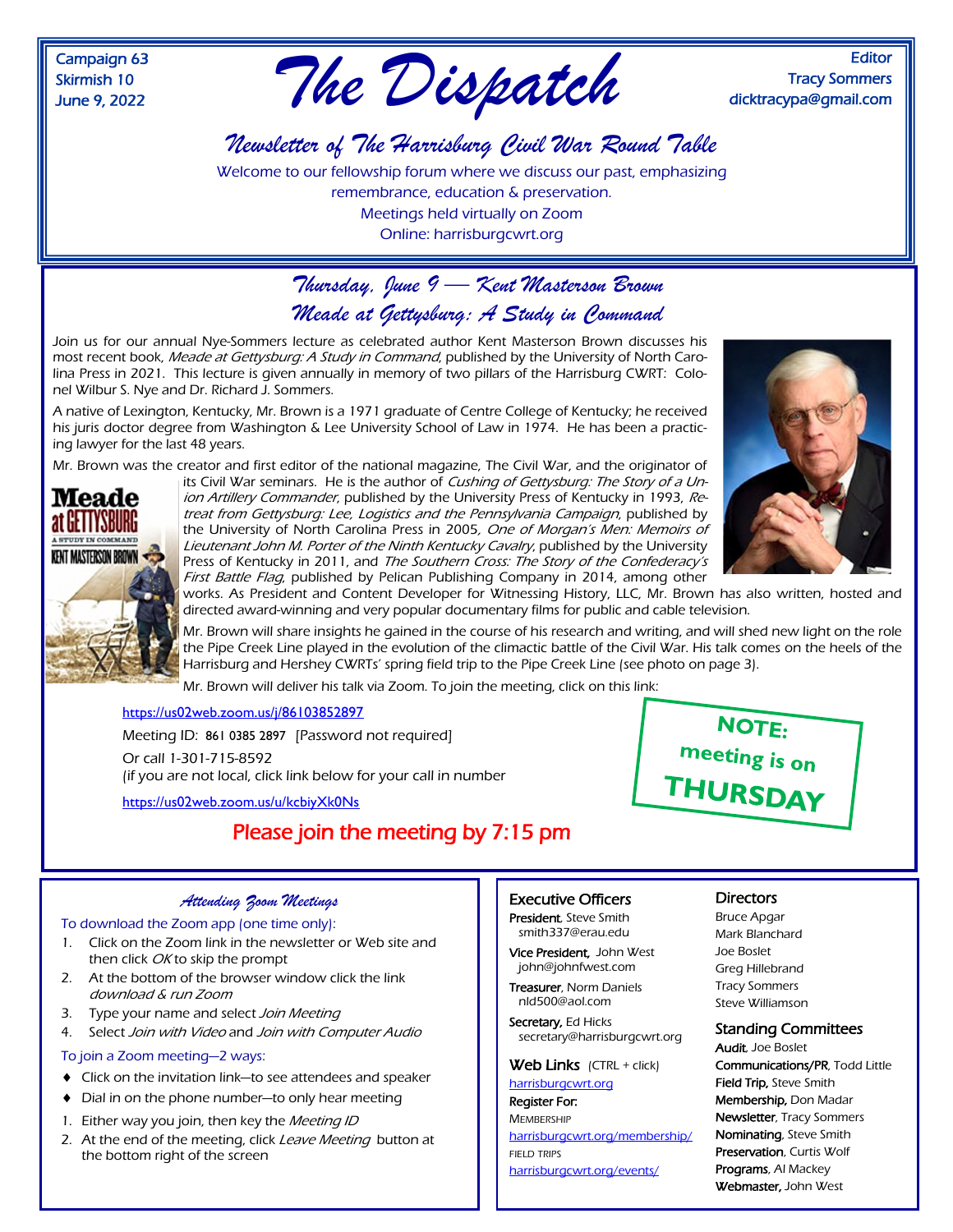

"The road to success is always under construction." —Lily Tomlin

Our final engagement of Campaign 63 will take place on Thursday, June 9. We picked that night to deconflict the event from the opening of the Civil War Institute at Gettysburg College the following day.

I can't think of a better way to bring this campaign to a close than to hear Kent Masterson Brown hold forth on Meade at Gettysburg. I heard this Kentucky gentleman and fellow barrister give a similar talk in Gettysburg last July, and we are in for a real treat. Dr. Richard J. Sommers, who persuaded me to become Vice-President of our Round Table four years ago this spring, would heartily approve of this speaker. For those who went on our spring field trip to the Pipe Creek Line, this will be icing on the cake.

Please mark your calendars and plan to join us. A speaker of this caliber deserves a big audience.

As I prepare to hand over the reins to John West and look back over the last four years, I am struck by how fast they went by. The last two years have been particularly challenging. We have had to adapt to stay alive during a pandemic that has killed more Americans that the Civil War did. We've mastered Zoom technology and expanded our audience far beyond the Harrisburg area. We've maintained our reputation for bringing our members the finest speakers in the land, rebranded the Round Table with the  $130<sup>th</sup> PA$  monument at Antietam on our new banner, and enhanced our field trip program with exciting visits to Harpers Ferry, the Wilderness, Sharpsburg, Fredericksburg, and the Pipe Creek Line with the best guides in the business. I am proud of how we pulled together as a team and refused to allow our Round Table to become another casualty of the coronavirus.



President Steve Smith with Dr. Scott Hancock after his November 12, 2021 presentation.

I have been privileged to work with an exceptional board. Linda Meeneghan taught me the ropes four years ago as a new Vice-President. John West's genius with Zoom, marketing, and websites made him an invaluable Vice-President when I became President in 2020. Thanks also to Norm Daniels, our indefatigable Treasurer, to Al Mackey, our Program Chair and all-around talent scout, to Sam and Nancy Waldrop and Don Madar, who served as Membership Chairs, and to Tracy Sommers, editor of this newsletter, who has been such a delight to work with. Our Chaplain, Pastor George Minnick, has been a source of inspiration to us all and a comfort to me during trying times. I am grateful to all our directors and committee chairs for their sage advice and support. Bruce Apgar, whose term ends this spring, chaired a

technology subcommittee that significantly upgraded our website. Last, but certainly not least, I am grateful to our newest director, Mark Blanchard, for

volunteering to serve as our next Vice-President, and do for John West what John did for me. The future of our Round Table looks very bright indeed!

Most of all, I want to express my gratitude to our members who demonstrated their faith in this organization by sticking with us through the darkest days of the pandemic and making generous donations that have left us in the best financial shape of our history.

While I will be stepping down as President, I look forward to continuing to play an active role in our Round Table, as we strive to keep a good thing going. I am confident that with new leadership, we will continue on the road to success.

In Germany, where I served the US Army for 33 years, they prefer not to say "good-bye," but "until I see you again," so I will sign off with a fond *Auf Wiedersehen!* and a heartfelt *Danke Schoen!*

Steve Smith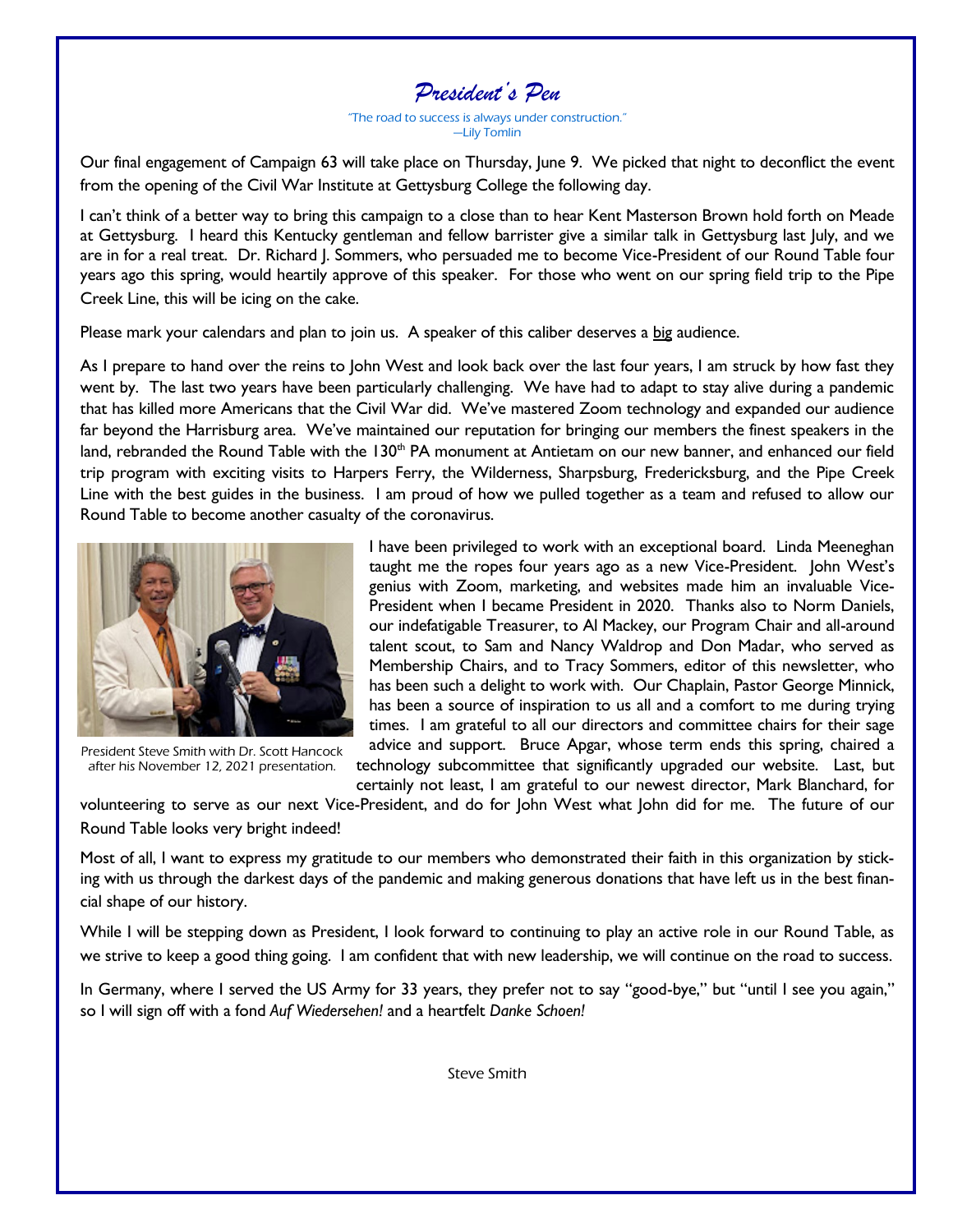# *Mosby's Confederacy Field Trip Rescheduled*

The Harrisburg and Hershey CWRTs will team up again on Saturday, October 29, 2022 to sponsor a field trip to the hunt country in and around Loudoun County, Virginia, to chase the gray ghost of

Colonel John S. Mosby, whose unconventional guerrilla tactics tormented and terrorized Union troops during the Civil War. Guides for this trip will be Dennis Frye (who unlocked the secrets of Harpers Ferry for us in 2019 and the shadows of Antietam in 2021) and Richard Gillespie (who led us through Leesburg on a field trip a few years ago). Both are back by popular demand,

> This trip was originally scheduled for the spring of 2022, but it had to be postponed due to an unforeseen scheduling conflict. Fortytwo participants had already signed up when we had to pull the plug on the spring tour, a testament to the popularity of our field trip

### program.



Cost of the trip is still \$95.00 per person. To reserve a seat, contact our **tract our tract of the state of the state of treasurer**, Norm Daniels, at 717-712-7494 or [nld500@aol.com](mailto:nld500@aol.com) and ask him to save one for you. He will email you a flyer with a registration form to fill out and send back to him. Include a check made **the state of the senate out to "HCWRT**" for the \$25.00 deposit and send it to Norm at 500 Bonny- mead Ave., Harrisburg, PA 17111. Given the popularity of the guides, the nov- $\blacksquare$  elty of the topic, the gorgeous scenery, and pent-up

demand for getting out of the house after the pandemic, this trip should fill up fast, so *don't delay, register today!*

As was the case with our fall field trips in 2021, and our spring field trip in 2022, all participants will be required to provide proof of full vaccination against COVID-19 before boarding the bus.

*Pipe Creek Line Spring Field Trip*

Hot weather, but a fun and very interesting trip that helped prepare us for the June engagement.



# *Military History Used Book Sale AHEC June 4*

The US Army Heritage and Education Center will sponsor its next military history used book sale on Saturday, June 4, from 10:00 am to 4:30 pm. Unlike past AHEC book sales, this one is on Saturday only; there will be no Sunday afternoon hours.